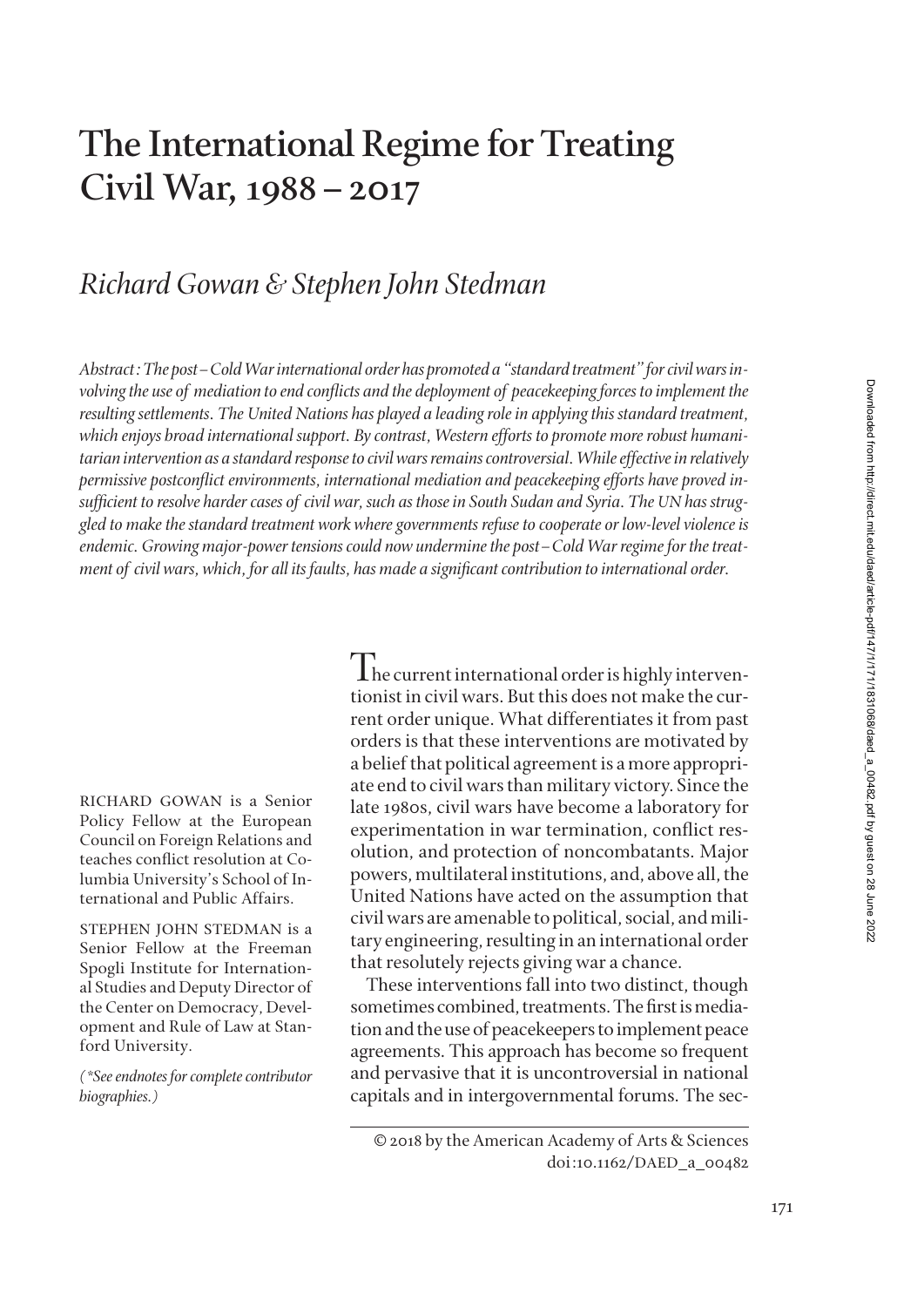*for Treating Civil War,* 

*The Interna-*ond is the use of military force to protect *tional Regime*  civilians caught in war. This more radical *1988–2017* and no consensus has emerged over when, form of intervention remains controversial where, and how it should be applied, or whether it should be applied at all.

> The ascendancy of mediation as a frequent, almost automatic international response to civil wars over the last thirty years, as well as the development of institutions and technical capacity in peacemaking and peace-building, suggests that a new international regime for treating civil wars took hold in the 1990s.<sup>1</sup> The rise in mediation in intrastate conflicts led to a further expectation: if parties reached a political agreement to end their war, then they could expect the deployment of peacekeepers to assist and oversee the implementation of the agreement. These two norms–mediation as an expected and preferred international response to civil war and the use of peacekeepers to implement any agreement reached through mediation–form what we call the *standard treatment* for civil war.

> While this regime for treating civil wars emerged and developed, more robust humanitarian intervention in civil conflicts also became frequent. But since there has been little consensus among governments over the appropriateness or utility of that approach, it has been unpredictable and deeply unsettling for international relations. Over the last decade, the infusion of humanitarian goals, especially the protection of civilians, into peacekeeping has eroded overall government commitment to and support for mediation and peacekeeping as the standard treatment of civil wars.

> It is difficult to tell a coherent story about the emergence of this international regime. The sheer amount of experimentation in strategies, cases, and goals of intervention in civil war management since the early 1990s seems to be a tale of "one damn thing after another," as crises and peace processes jostle for attention.<sup>2</sup> Nonetheless, four

broad themes have shaped this story: 1) A belief in the efficacy of mediation in ending intrastate conflicts; 2) investments in multinational peacekeeping operations to secure the resulting deals; 3) an overarching focus on the humanitarian obligations to minimize civilian fatalities and suffering in war zones; and 4) ongoing controversy about the limits and principles of humanitarian intervention.

 $A$ s Bruce Jones and Stephen John Stedman have noted, different international orders treat civil wars differently.3 During the Cold War, the United States, former European colonial powers, and the Soviet Union (and sometimes Cuba and China) backed governments or rebels because of their perceived ideological closeness to the superpowers. Civil wars were assumed to be zerosum competitions for power, and for the superpower patrons, the goal was to ensure that their clients would win or, at the very least, not lose. At the same time, the superpowers did want to ensure that any escalation of war stopped short of bringing them into direct military confrontation.4

Several implications followed from this treatment. Wars were protracted as patrons tried to make sure that their clients would not lose.5 un involvement in civil wars was constrained by the Security Council and via the veto powers of two permanent members: the United States and the Soviet Union. Humanitarian relief was often stymied as the great powers would seldom coalesce to demand access for aid delivery to vulnerable populations. Reflecting these factors, civil wars during the Cold War were deadlier than civil wars have been since.<sup>6</sup>

These Cold War conditions directly influenced how scholars viewed the possibility of mediation and negotiation in civil war. Two of the leading scholarly texts on war termination at that time, Fred Iklé's *Every War Must End* (1971) and Paul Pillar's *Negotiating Peace* (1983), focused entirely on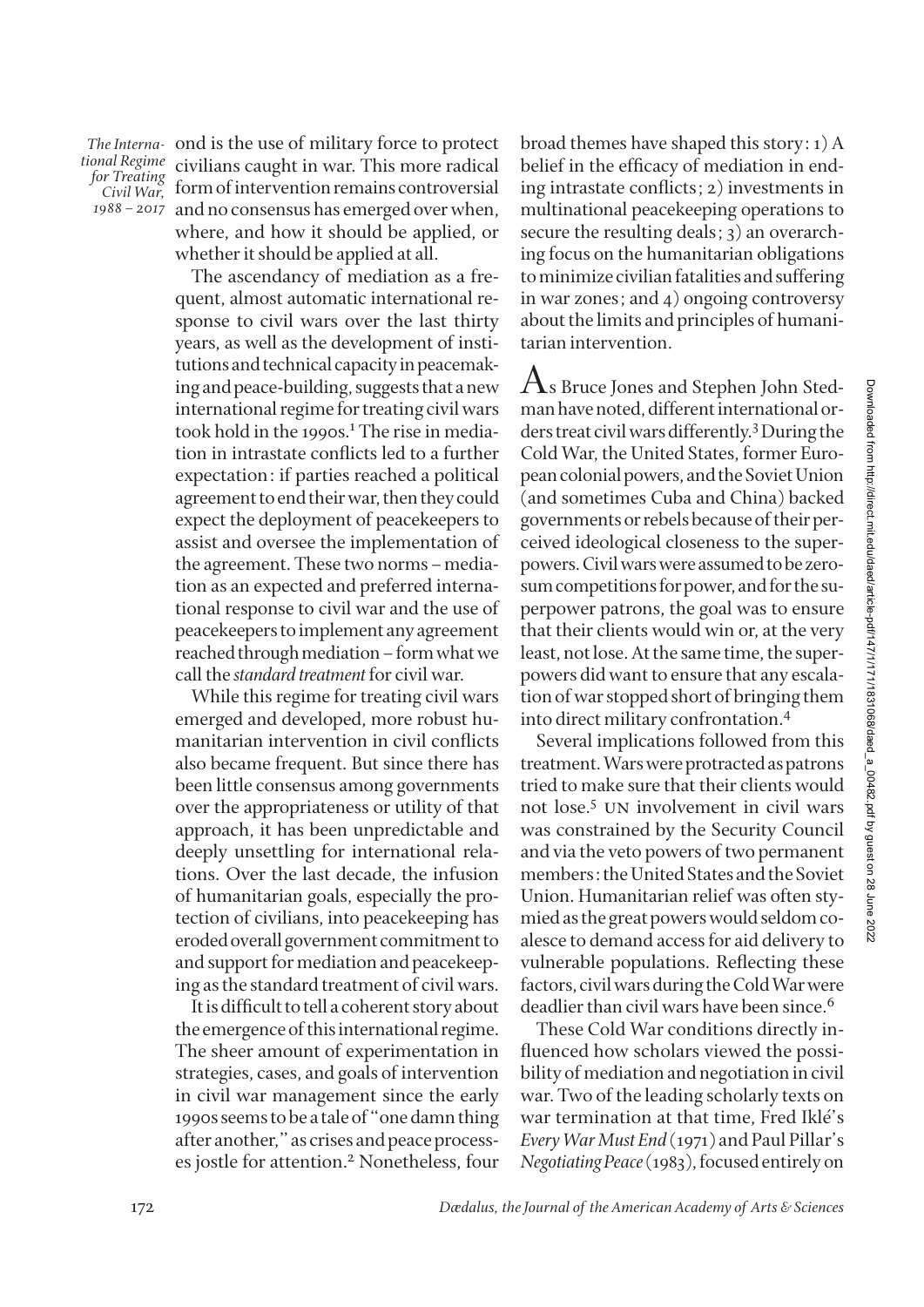*Gowan & Stephen John Stedman*

interstate war and only made single references to the inapplicability of their work to civil wars, which they described as nonnegotiable. One of the most famous critical books of the United States in Vietnam, Leslie Gelb and Richard Betts's *The Irony of Vietnam: The System Worked* (1979), described American policy in Vietnam as delusional because it assumed that civil wars could be negotiated. When one of us started our doctoral thesis on mediation in civil wars in 1986, there was only one book by an American scholar that explored the possibility for mediation to succeed in intrastate conflicts: I. William Zartman's *Ripe for Resolution* (1985).

As the Cold War began to wind down in the late 1980s, policy-makers in Washington and Moscow began to view long-standing civil wars in Latin America, Africa, and Asia as a drain on resources and looked to diplomacy and mediation as a means of ending them. In Central America, regional diplomacy, with un assistance and U.S. support, brought Nicaragua's decade-long civil war to a close in 1989. In turn, the un began mediating El Salvador's civil war in 1990 and produced a successful agreement in 1993. The un's historical responsibility for decolonizing Southwest Africa provided it a lead role in mediating and implementing an agreement that ended Namibia's civil war and secured its independence from South Africa in 1989. The peace process that ended Namibia's war was embedded in a larger regional and geopolitical process that wound down external intervention in Angola's long-running civil war, and delivered a mediated agreement there in 1991. The beginning of the Paris Peace talks in 1989 eventually produced a mediated settlement in 1991 to end Cambodia's civil war.

These early successes transformed international attitudes toward conflict resolution. Mediation in civil war became much more common, the deployment of peacekeepers in civil wars increased dramatically,

and humanitarian intervention in civil wars Richard became more frequent and multilateral.

Figure 1 presents mediation attempts in civil wars from 1945 to 2004, and illustrates this sea change in how international actors treat civil war. Many of these mediations concerned the same civil war; some mediations lasted years, others weeks; and almost half of the attempts were by governments, but many were carried out by the United Nations and regional organizations.

Table 1 shows the numbers and percentage of civil wars with mediation from 1945 to 1987 and from 1988 to 2015. From 1945 to 1987, mediation was attempted in seventeen of seventy civil wars, or about 24 percent. Of those mediation attempts, about 49 percent were carried out by foreign governments, with the United Nations being the second-most frequent mediator at 19 percent. Regional organizations carried out about 18 percent of the mediation attempts, with the Organization of American States being particularly active. ngos attempted 10 percent of mediation attempts.

A quick examination of some of the cases of mediation during that period suggests that when mediation happened at all, it was largely initiated by neighboring states. Many of these efforts consisted of brief talks, some less than a week, suggesting a lack of interest, commitment, or attention to negotiation on the part of the warring parties and the mediators themselves. Many of the ngos involved in mediation were Western churchbased groups, with relatively little specialized mediation expertise.

Turning to the period of 1988 to 2015, we see fundamental shifts in how many civil wars receive mediation, but also in what it means to mediate a civil war. First, civil wars became the focus of multiple, serial mediation attempts. During the Cold War, failures of mediation were not usually followed quickly by more mediation. This changed after 1988, suggesting that, if nothing else,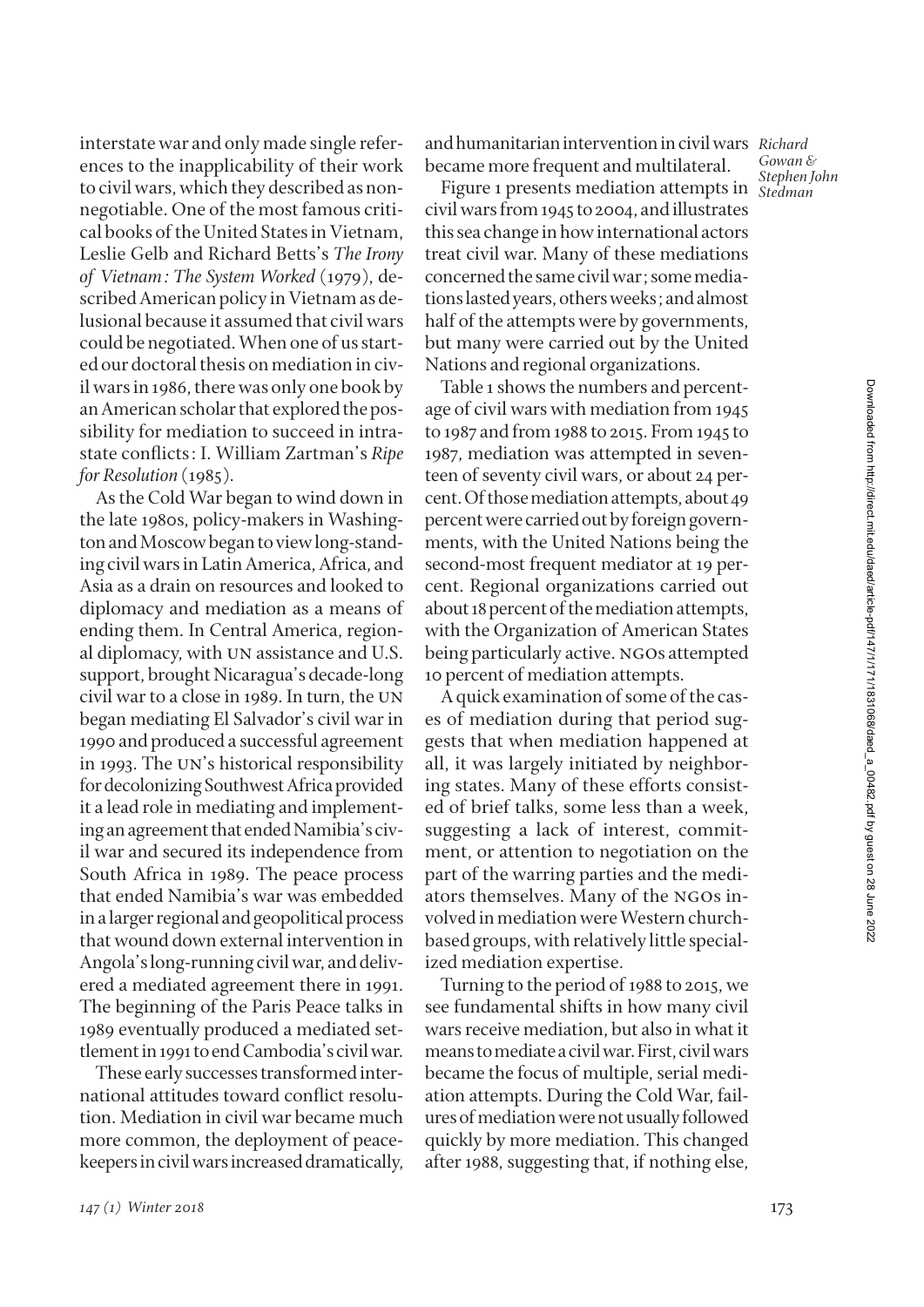

Source: The Civil War Dataset compiled in Karl DeRouen, Jacob Bercovitch, and Paulina Pospieszna, "Introducing the Civil Wars Mediation (cwm) Dataset," *Journal of Peace Research* 48 (5) (2011).

| Table 1                                                                    |  |
|----------------------------------------------------------------------------|--|
| Civil Wars with at Least One Mediation Attempt: Cold War and Post-Cold War |  |

|               | Number of Civil Wars | Number of Civil Wars with<br>Mediation | Percent Mediated |
|---------------|----------------------|----------------------------------------|------------------|
| $1945 - 1987$ | 70                   |                                        | $24.29\%$        |
| $1988 - 2015$ | 78                   |                                        | 73.01%           |

Source: Updated and revised data set based on the Civil War Dataset compiled in Karl DeRouen, Jacob Bercovitch, and Paulina Pospieszna, "Introducing the Civil Wars Mediation (cwm) Dataset," *Journal of Peace Research* 48 (5) (2011). Revised data set available upon request at sstedman@stanford.edu.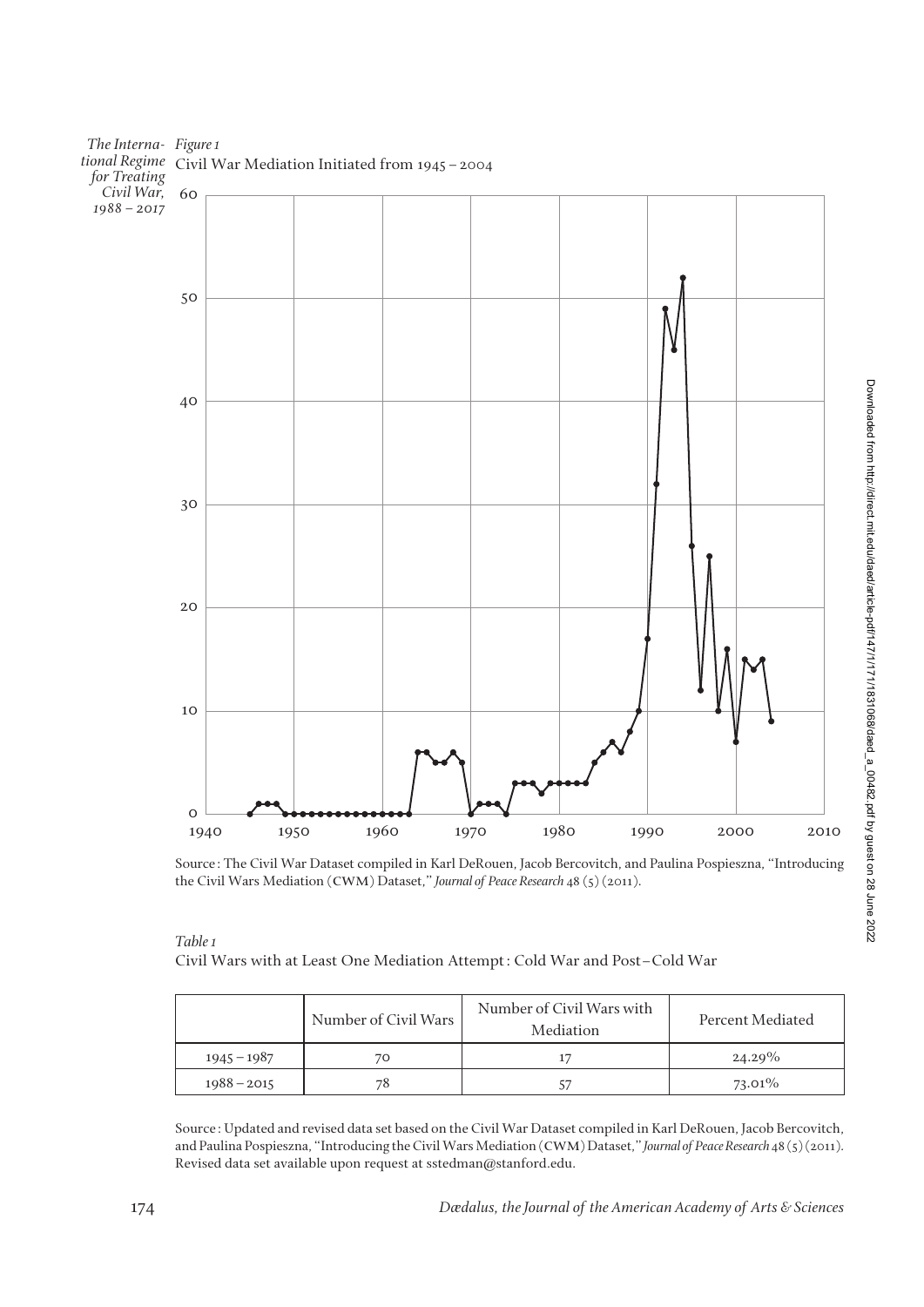mediators were more persistent in the last thirty years. Second, the proportions of un and NGO mediation efforts flipped: after 1988, the un was involved in 29 percent of mediation efforts; ngos less than 2 percent. This reflects the fewer constraints on un freedom of diplomatic action after the end of the Cold War. On the ngo side, the reduction in the percentage of mediation efforts was not a reduction in overall mediation efforts: the numbers of mediation efforts led by ngos declined only slightly, while those leading them were more likely to be organizations dedicated to mediation and conflict resolution, such as the Carter Center and the Swiss-based Center for Humanitarian Dialogue.

This dramatic rise in mediation in civil wars is mirrored by the dramatic rise in deployment of un peacekeeping missions. From the founding of un peacekeeping in the 1950s until 1988, the un had deployed fourteen blue helmet operations. Between 1989 and 1994, they deployed fourteen more, doubling the total in four years. The rapid growth of un missions from the early 1990s was, in part, the result of their role in backstopping peace agreements in civil wars, a task that posed a steep learning curve and has involved repeated setbacks. Nonetheless, most un peacekeeping missions are still deployed as part of a larger political agreement framework.

The third major shift in how international actors treated civil wars involved humanitarian intervention or the use of military force to protect civilians in war. Political scientist Martha Finnemore has identified three military interventions during the Cold War that could plausibly be described as humanitarian: India's intervention in East Pakistan in 1971, Tanzania's intervention in Uganda in 1977, and Vietnam's intervention in Cambodia in 1978. Since 1989, a large number of military interventions in civil wars have been justified on humanitarian grounds, in cases ranging from So-

*Richard*  malia and Bosnia to Darfur and Libya. And *Gowan &*  as Finnemore has pointed out, it is not just the frequency of humanitarian interven- Stedman tion that has changed; the humanitarian interventions of the last thirty years have been multilateral rather than unilateral.7

International relations theory suggests that regimes emerge under different conditions and for different reasons. They might reflect and reinforce the interests of the great powers; they might reflect the discovery of technical knowledge that can help solve problems and provide public goods; or they might simply reflect the tendency of governments and regional organizations to mimic the strategies and approaches of other governments and international organizations.8

The international regime for treating civil wars emerged in ways suggestive of all these explanations, but not in a straightforward manner. un mediation and peacekeeping in civil wars, by definition, had to have great-power support since they could have vetoed any missions during that time. Although the great powers may have had an interest in ending specific wars–El Salvador and Cambodia, for example–their interest in ending civil wars writ large was constrained by the cost of peacekeeping missions and the risks of them going wrong.

Under the presidency of George H. W. Bush, the United States urged the United Nations to take a primary role in the mediation and implementation of peace agreements in the wars that the United States wanted to end, such as those in Central America. Emboldened by its new activism and informed by its universal mandate, the un Secretariat sought to take on even more cases, including ones peripheral to U.S. interests, such as Rwanda and Mozambique. As the leading funder of the un and the biggest contributor to peacekeeping, the United States was wary of growing costs. Because it was more susceptible to Congressional pressure than the Bush ad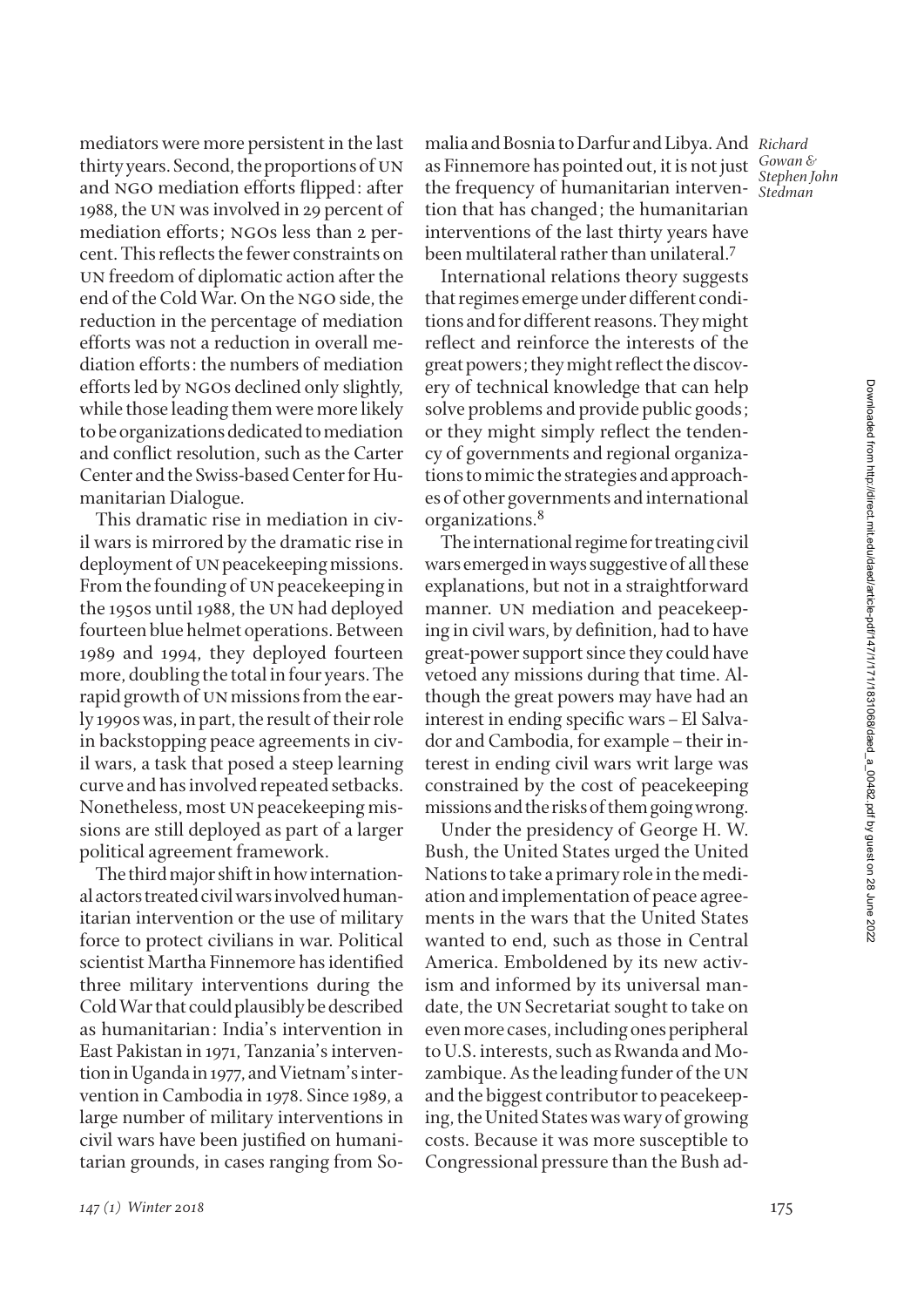*tional Regime for Treating Civil War,* 

*The Interna-*ministration, the Clinton administration *1988–2017* U.S. and un intervention in Somalia esbegan to heavily constrain the budgets of new peacekeeping operations. When the calated dramatically in 1993, the Clinton administration also grew cautious of the risks involved in un deployments, fearing that U.S. forces would need to backstop un missions under attack. The Clinton administration's Presidential Decision Directive 25, made public during the Rwandan genocide in 1994, put restrictive conditions on U.S. involvement in un operations and on un authorization and deployment of operations even when they did not involve U.S. personnel.9

> At first, the standard treatment of mediation and peacekeeping certainly seemed to represent the discovery of a new approach or technology for addressing a global problem. The difficulty with this argument is that it didn't take long for failures to confound early successes. From 1989 to 1994, Namibia, El Salvador, Cambodia, Mozambique, Angola, and Rwanda all followed a treatment of mediation, negotiated agreement, deployment of peacekeepers to monitor and oversee implementation of the agreement, and then elections. A strategy of confidence-building based on neutrality, impartiality, and consent helped to end wars in four of these six countries, but in Angola and Rwanda, the strategy was woefully unprepared and useless against spoilers who undermined the peace. In Angola in 1993, an estimated three hundred fifty thousand people died when one of the warring parties, the National Union for the Total Independence of Angola, returned to war rather than contest a second round of elections. In Rwanda, the United Nations withdrew peacekeepers instead of confronting *génocidaires*, who killed up to eight hundred thousand Rwandans.10

> In truth, the intervention of peacekeepers in civil wars in the early 1990s was nonstrategic and more closely resembled

throwing a solution at multiple problems and hoping something would stick. For example, in Somalia and Bosnia, peacekeepers were deployed to assist in the delivery of humanitarian assistance and to protect vulnerable populations. In the former, the United States intervened militarily to create security for humanitarian work to proceed safely. The United States and the un found themselves in a dilemma: to invest heavily in creating a Somali state and make peace among clans, or withdraw after the famine had been stopped. The United States and un chose to double down on state-building and quickly found itself in a shooting war with one of the Somali factions, and after a battle in Mogadishu that led to the death of eighteen American soldiers, the United States withdrew from Somalia, leaving the UN to turn to a longterm strategy of mediation.

In Bosnia, the United Nations deployed peacekeepers soon after the war erupted, but their mission was limited to the protection of the delivery of humanitarian assistance. Although the provision of humanitarian relief saved lives, the un mission was derided for not standing up to Bosnian Serb forces, and for observing rather than stopping violence. A common assessment of the futility of the mission was that the UN was keeping civilians alive from starvation so that they could later be killed by the Bosnian Serbs. At the same time, the European Union and un attempted to mediate a political settlement to the war, but were undercut when the United States and its newly elected president, Bill Clinton, dismissed the terms of settlement. The Clinton administration advocated a more forceful strategy for ending the war, but was unwilling to put its own soldiers on the ground.

From 1992 to 1995, the UN and NATO simultaneously attempted contradictory strategies: lightly armed peacekeepers acting under a doctrine inappropriate for the military situation found themselves hos-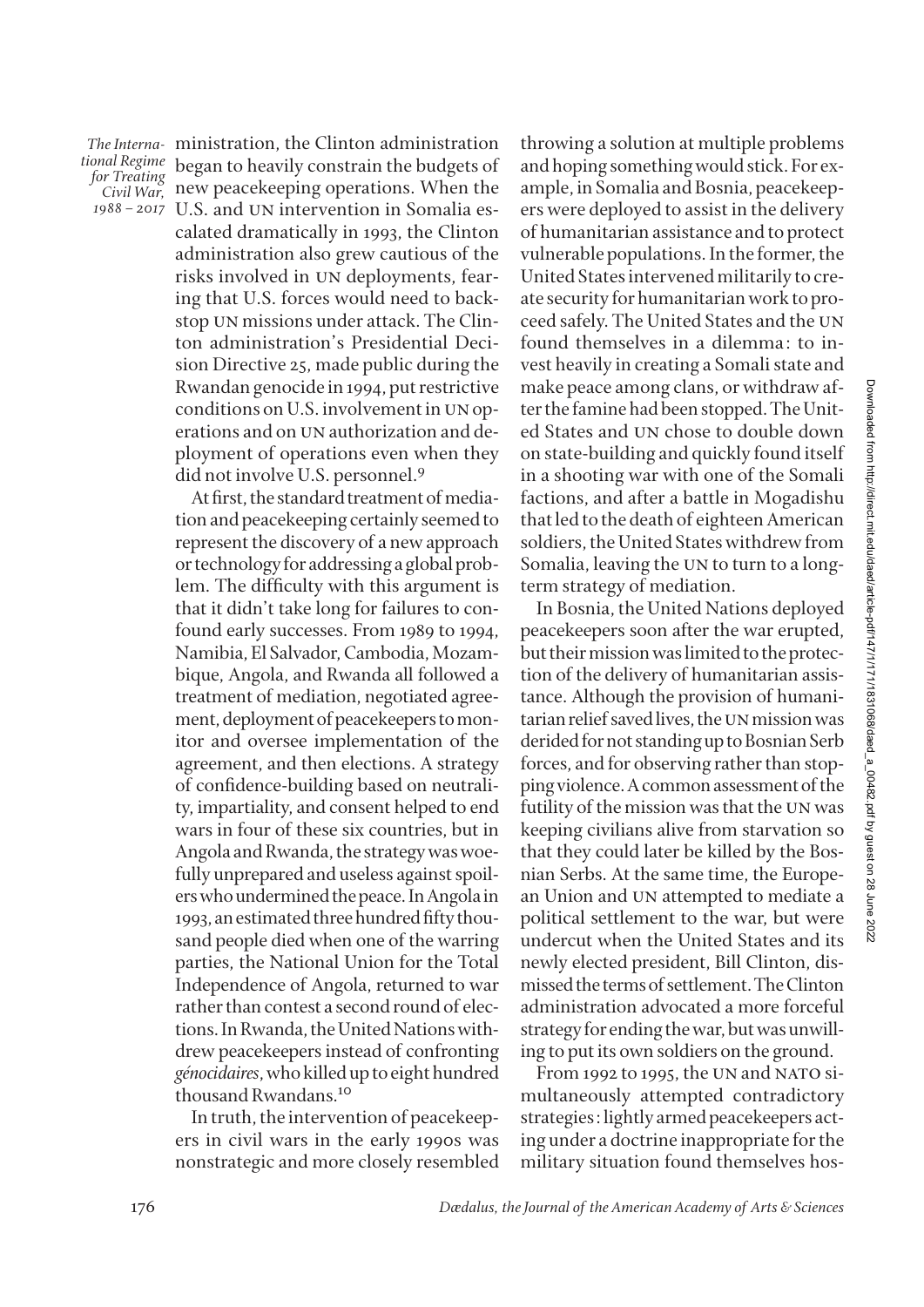Downloaded from http://direct.mit.edu/daed/article-pdf/147/1171/1831068/daed\_a\_00482.pdf by guest on 28 June 2022 Downloaded from http://direct.mit.edu/daed/article-pdf/147/1/171/1831068/daed\_a\_00482.pdf by guest on 28 June 2022

tage whenever NATO chose to use force to deter or punish the Serbs; the use of force was largely untied to a diplomatic strategy for ending the war. It was only after 1995 and the genocide of Bosnians at Srebrenica that NATO took full charge and combined the use of force and mediation to produce a negotiated settlement, and then deployed sixty thousand troops to implement it.

Non-Western regional organizations also intervened in civil wars during this period. Nigeria, under the aegis of the Economic Community of West Africa, intervened early in Liberia's civil war, at a time when one faction seemed on the verge of a military victory. The intervention failed to end the fighting, but did create a military situation in which no faction could win. Realizing that their intervention would turn into a military quagmire, the Nigerians also turned to mediation among warlords to try and bring the war to a close. After more than a decade and ten failed peace agreements, a peace treaty finally stuck, and more than sixteen thousand un peacekeepers implemented it.

By that time, the Liberian conflict had helped destabilize neighboring Sierra Leone, which, in turn, went through its own protracted cycle of military intervention, mediation, fragile peace agreements, and then, finally, a un-mediated agreement backed by peacekeepers. In both countries, successful implementation of the agreements depended on further deployment of force: Nigeria's intervention in Liberia to depose the former warlord and elected president, Charles Taylor, and Britain's deployment of forces in Sierra Leone.

Although great powers were ambivalent about the regime and the regime itself was in desperate need of learning, the regime institutionalized itself within the United Nations with special training of mediators, the development of a mediator-support network of global experts on issues pertaining to the negotiation of civil wars, and the

creation of a mediation-support office in Richard the UN's Department of Political Affairs. Gowan & Other international organizations, such *Stedman* as the European Union and African Union (au), have mimicked these innovations, as have many governments. It has also been institutionalized in international civil society as organizations, such as Humanitarian Dialogue and the Carter Center, define their mandate in terms of helping warring parties make peace. Regional organizations routinely name and send special envoys to mediate wars in their regions.

The 1990s were a harsh test of the international belief that civil wars were easily amenable to outside political and military intervention.<sup>11</sup> From the beginning of the dramatic growth in political and military intervention in civil wars in the early 1990s, the standard treatment–mediation and peacekeepers for implementation– had its detractors. The first were the doubters who asserted that civil wars are nonnegotiable and can only be ended through dominant military force. While acknowledging mediation as well-intentioned, they dismissed it as ineffective. Under the rubric of "give war a chance," doubters either advocated policies of benign neglect or support for warring factions in the hope of tilting the military balance to one side, thus hastening the end of the war.12

A second objection to the standard treatment came from humanitarian interventionists who decried the suffering of civil wars and demanded the use of military force to protect civilians caught in the violence. Humanitarian interventionists did not necessarily disagree with the goal of ending wars through mediation, but they were seldom patient enough for mediation to bear results. This led to several experimental treatments of civil wars involving peacekeeping in the absence of any credible political agreement–as in Somalia or Bosnia–with poor to mixed results. un

*Stephen John*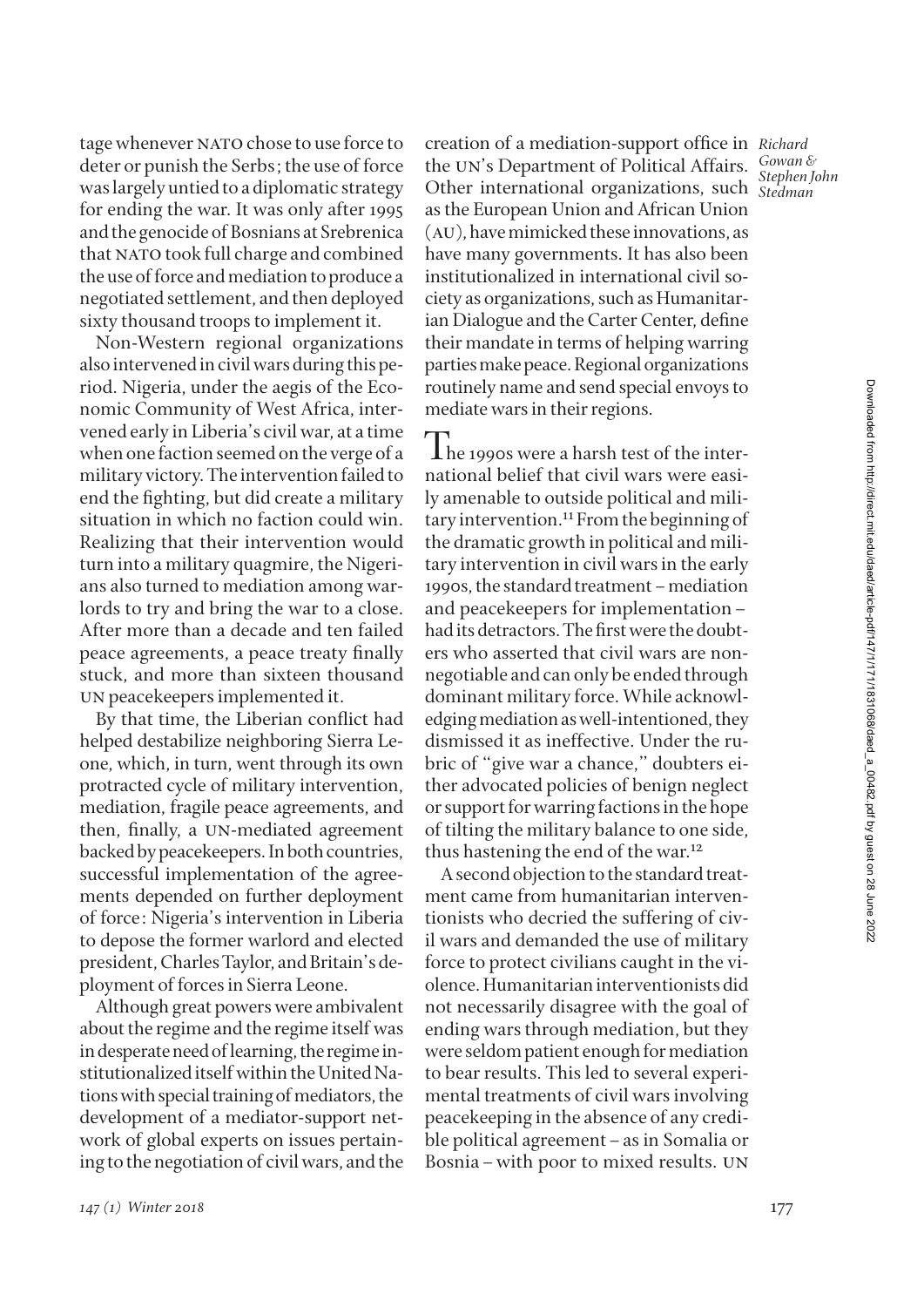*tional Regime for Treating Civil War, 1988–2017*

*The Interna-*forces often lacked the equipment and desire to handle violence where there was no peace to keep. Many Western military and political leaders, scarred by the un's early post–Cold War failures in Somalia, Bosnia, and Rwanda, continue to distrust un peacekeeping for these reasons. Beginning with President Clinton in 1994, the United States decided to dramatically limit its participation in un missions and send minimal numbers of soldiers on blue helmet operations.

> A third source of dissatisfaction came from human rights critics, who asserted that mediation and its focus on war termination was feckless toward issues of justice and accountability for atrocities and war crimes. This too led to experimental treatments that struggle to combine mediation and its need to assure combatants that they will be secure in any future political dispensation, with provisions for tribunals, truth and reconciliation commissions, and courts to hold some of those same combatants accountable for past deeds.

> $\bm{D}$ id the standard treatment for civil wars work? Or to ask a better question, under what conditions did the standard treatment work? In 2002, political scientist George Downs and Stephen Stedman examined the sixteen cases of civil wars between 1980 and 2002 in which mediation produced a peace agreement and international forces were used to implement it.<sup>13</sup> They concluded that the efficacy of the treatment depended on the difficulty of the case and the amount of resources available, which, in turn, was related to whether the civil war affected the strategic interests of the great powers.

> They scored their cases on a simple scale of difficulty based on the number of warring parties, the number of soldiers, the likelihood of spoilers, the presence of hostile neighboring states, the presence of easily looted valuable commodities, the quality of the peace agreement, whether the war

had collapsed the state, and whether the war had involved demands for secession. They also scored the cases on whether a great power or regional power had a vital security interest in ending the war. Their findings, while maybe not surprising, were telling. The UN treatment worked well in the easiest cases, where there was interest of a great power or regional power that ensured adequate resources (El Salvador, Guatemala, Nicaragua, Mozambique, and Namibia). Great-power interest could overcome the challenge of slightly more difficult cases (Cambodia). Where the cases involved high difficulty and low great-power interest, the United Nations either created a stalemate (Liberia and Sierra Leone) or failed (Somalia). The worst outcomes involved middling difficulty and low interest and hence low resources (Rwanda and Angola).

For the standard treatment to continue and the international regime for treating civil wars to survive, two things had to happen. First, the regime itself had to learn what worked and what did not, and to make accurate assessments and recommendations about the difficulties of any potential case.14 Second, the regime, and in particular the un Secretariat overseeing the regime, had to convince the great powers and Security Council that it had a stake in making the regime succeed.

Serious reflection inside the United Nations about peacekeeping produced an excoriating report on the failure to prevent the Srebrenica genocide.15 This warned member states against the deployment of un peacekeepers where there was no political framework and their rules of engagement and doctrine were inappropriate. A second study, the 2000 Brahimi Report on peace operations, defined a framework for better-managed and more robust un missions.16 It emphasized issues of assessing mission difficulty, appropriate resourcing of missions to succeed, and the need to move doctrine away from traditional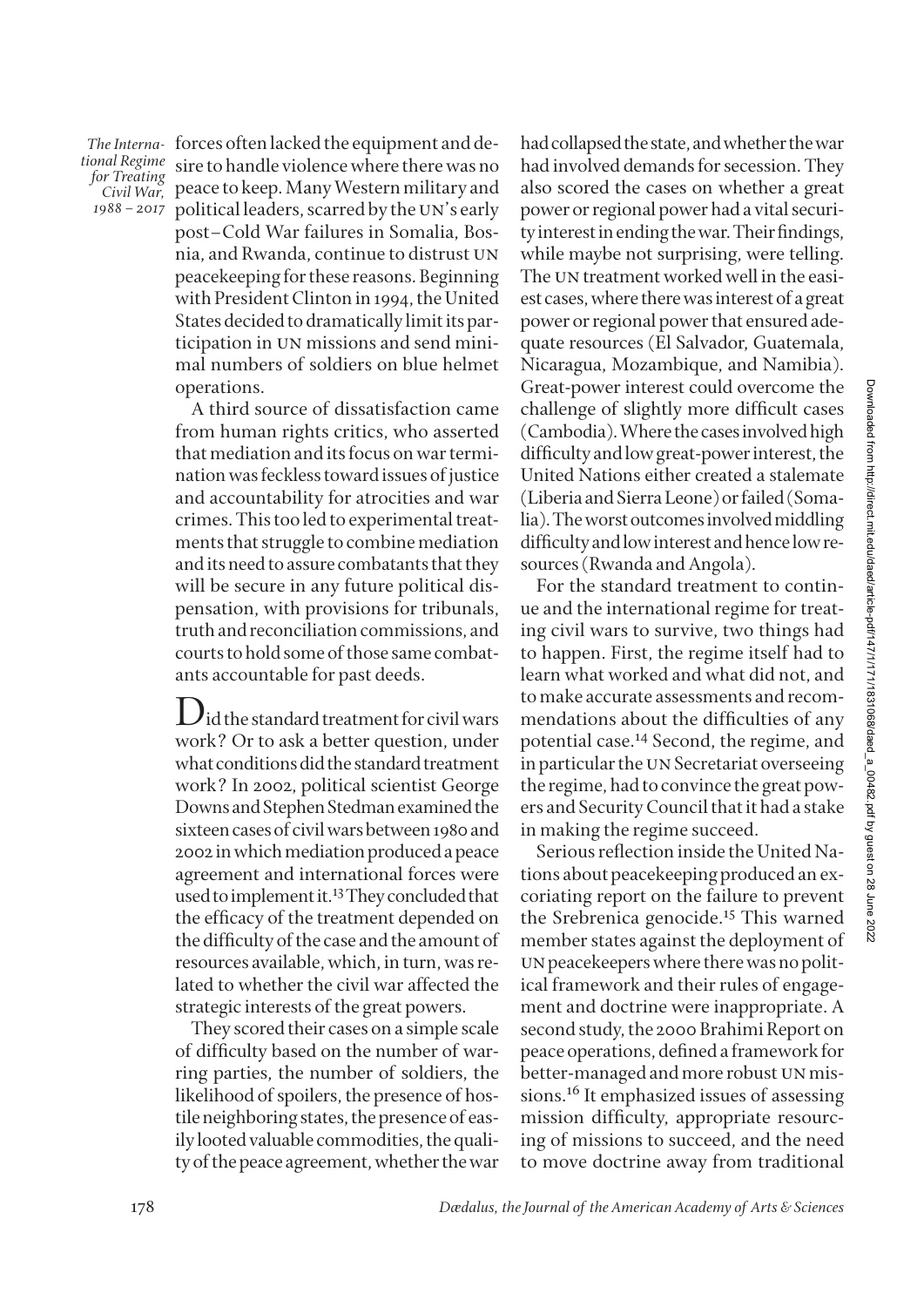peacekeeping to deter and defeat spoilers. Both the Srebrenica and Brahimi reports can be read as straightforward assessments of the weaknesses of peacekeeping in the 1990s, but the tone and information reveal an underlying message from the un Secretariat to the Security Council: you are implicated in the catastrophic failures of un peacekeeping, and if you want to avoid any such failure in the future, then you need to stop setting up missions to fail.

This message seems to have hit the mark. Members of the Security Council not only launched a new generation of blue helmet missions to support mediated settlements, but also intervened militarily to reinforce these missions when they came under threat. When rebels took un peacekeepers hostage in Sierra Leone in 2001, swift action by British special forces routed the rebels and put the peacekeeping mission on firmer footing. In the Democratic Republic of the Congo (DRC), France led a similarly firm intervention by the European Union in 2003 to stop marauding rebel forces overwhelming un troops in the east of the country.

Great-power support, including from the United States, for the regime and the standard treatment increased dramatically after September 11. The Security Council, with support from the United States, looked to un peacekeeping as a means of preventing state collapse in war-torn states. The Council also endorsed and followed recommendations of the Brahimi Report, and authorized much greater troop numbers, more coercive mandates, and more flexibility in using coercive force in missions. From 2001 to 2007, the un deployed missions to support a series of mediated settlements in countries including Burundi, South Sudan, and Nepal (although, in the latter case, it deliberately avoided inserting a large-scale military force).

None of these were easy missions. In cases such as the DRC and South Sudan, UN

litical reform processes, involving not only *Gowan & Stedman* postwar elections, but also constitutional reforms and the formation of new states (as in Kosovo and East Timor). Peacekeepers often found that high-level mediation had failed to stop widespread low-level violence or significantly ease ongoing humanitarian crises. In a series of cases–most notably the DRC – militia groups overran cities and regions under the supposed protection of peacekeepers, fueling calls for the un to take a tougher approach to putting down spoilers.

The argument that peacekeepers should be willing to use force to protect civilians "under imminent threat of physical violence" (a goal that the Security Council set for most un forces from 1999 onwards and that the Brahimi Report strongly endorsed) became entangled with broader debates about the international responsibility to protect  $(R2P)$ , posited by the International Commission on Intervention and State Sovereignty in 2001.17 This was problematic: While most governments were willing to grant that peacekeepers might sometimes have to act robustly to defend endangered communities or sustain an established peace process, many were far less enthusiastic about the notion that protection could be an overarching moral imperative. Indeed, some of the countries most heavily involved in blue helmet operations in this period, such as India and Pakistan, were ardently skeptical about R2P. This debate over protection would contribute to growing dissensus at the un over the limits of peacekeeping.

More practically, peace operations also had to contend with the fact that, in many of the postconflict countries on their watch, the national institutions necessary to make a peace agreement stick were broken or simply nonexistent. In the mid-2000s, the un emphasized the need for "peace-building" and institution-building to guide and con-

forces were asked to police long-term po- Richard *Stephen John*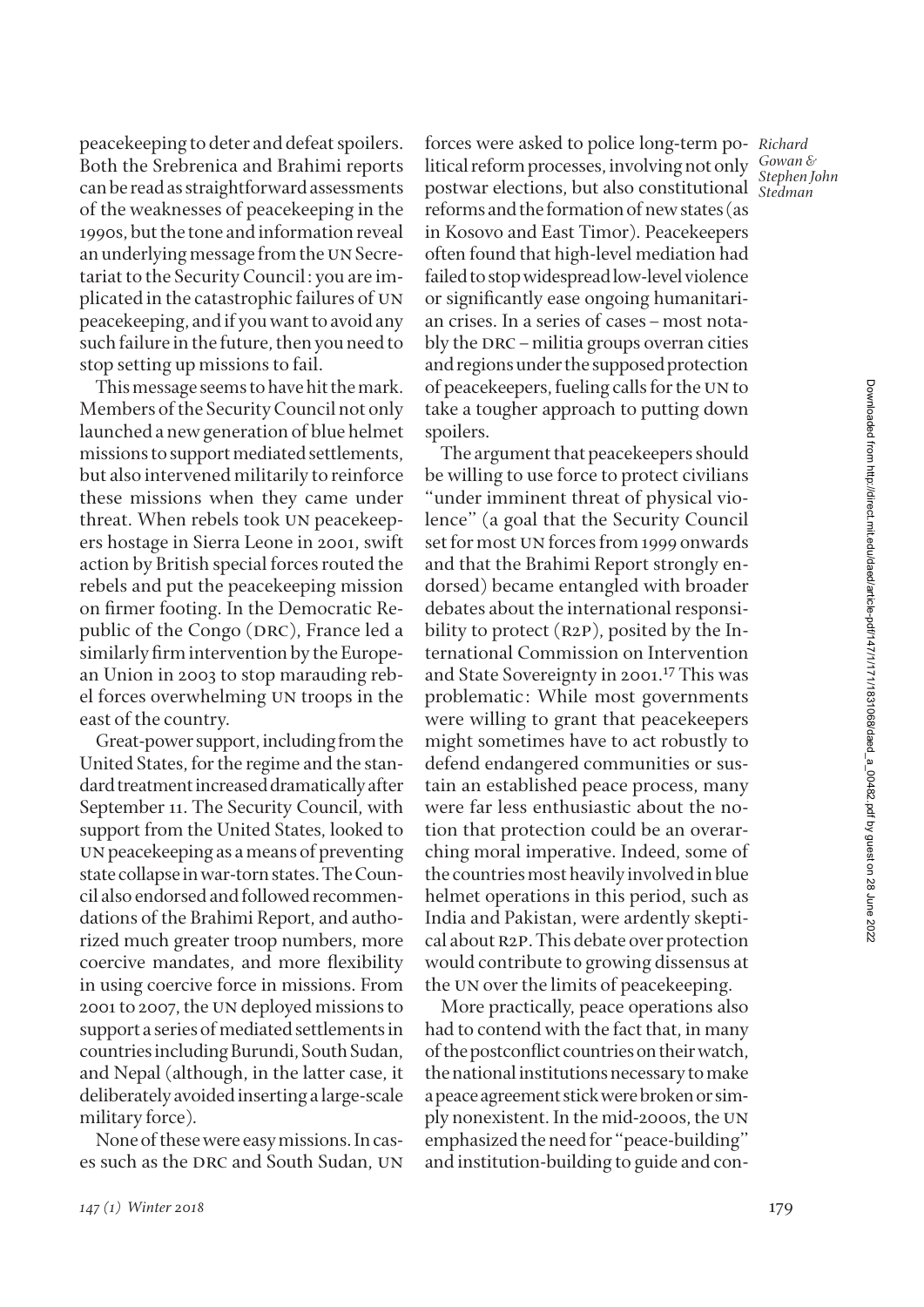*tional Regime for Treating Civil War, 1988–2017*

*The Interna-*solidate the gains of mediation and peacekeeping, although there was often little realism about the timelines necessary to get state structures up and running. The un became quite skilled at managing elections in postconflict states, but these rarely seemed to guarantee stability. Missions such as those in Liberia and the DRC dragged on far longer than expected. Nonetheless, by roughly 2007, the standard treatment of mediation and peacekeeping appeared to have proved its worth.

> In the ensuing decade, the Security Council tried to apply versions of this treatment to a series of hard cases that have pushed the regime to the breaking point. The first of these was Darfur, where the un took over "peacekeeping" duties in 2007 from the African Union on the basis of a profoundly flawed mediated settlement. Many veteran peacekeepers predicted that this would backfire, but a large-scale advocacy campaign in the United States and Europe–firmly framed in terms of R2P – pushed the Bush administration and the un to deploy forces regardless. Although the Darfur mission was for some time the un's largest, a mix of political, logistical, and operational constraints have rendered it unable to offer more than minimal support to advance flawed political efforts and aid operations.

> The 2008 financial crisis further constrained new, large-scale un deployments until 2013, when the organization took on peacekeeping duties in Mali after France intervened against Islamist and secessionist forces there. Again, the standard treatment has proved unequal to new challenges: radical Islamist groups, borrowing insurgent tactics from Afghanistan and Iraq, have targeted the operation, claiming nearly one hundred lives while efforts to mediate a lasting political settlement have made faltering progress. In the meantime, the un also deployed peacekeepers to the Central African Republic, where state institutions

are so weak that real stability may be unattainable in the foreseeable future.

While the UN struggled with these cases, some of its longer-running missions have also been plunged into crises as mediated settlements have fallen apart. The worst example has been South Sudan, where the un was poorly prepared for the country's descent into an all-out civil war in 2013. Peacekeepers in the DRC have also continued to be thrown off-balance by repeated crises in the east of the country. These cases, involving large-scale killing and displacement, have raised three recurrent questions about the un's ability to secure and sustain political settlements.

First, uncooperative–and often corrupt and predatory–national and local leaders have frequently found ways to undermine the un's role as a mediator and peacekeeper. In a few instances, such as Burundi in 2006, local actors succeeded in forcing the un to pull out altogether. Using tactics such as delaying political processes and elections or simply initiating renewed violence, leaders like the DRC's Joseph Kabila and South Sudan's Salva Kiir have succeeded in limiting the un's influence for long periods. In many cases, the Security Council and un officials have prioritized maintaining relationships with these high-ranking spoilers, for fear of new major conflicts, rather than confronting them over their behavior. In such situations, un forces often end up looking like enablers of continued political abuse and repression.18

A second recurrent source of concern for the un has been its inability to mediate or project security in persistent local conflicts that often plague the peripheral regions of weak states. While the sort of mediation promoted by the standard treatment focuses on forging elite pacts in national capitals, and sometimes also offers a basis for more inclusive talks with amenable elements of civil society, the un has struggled to forge political relationships with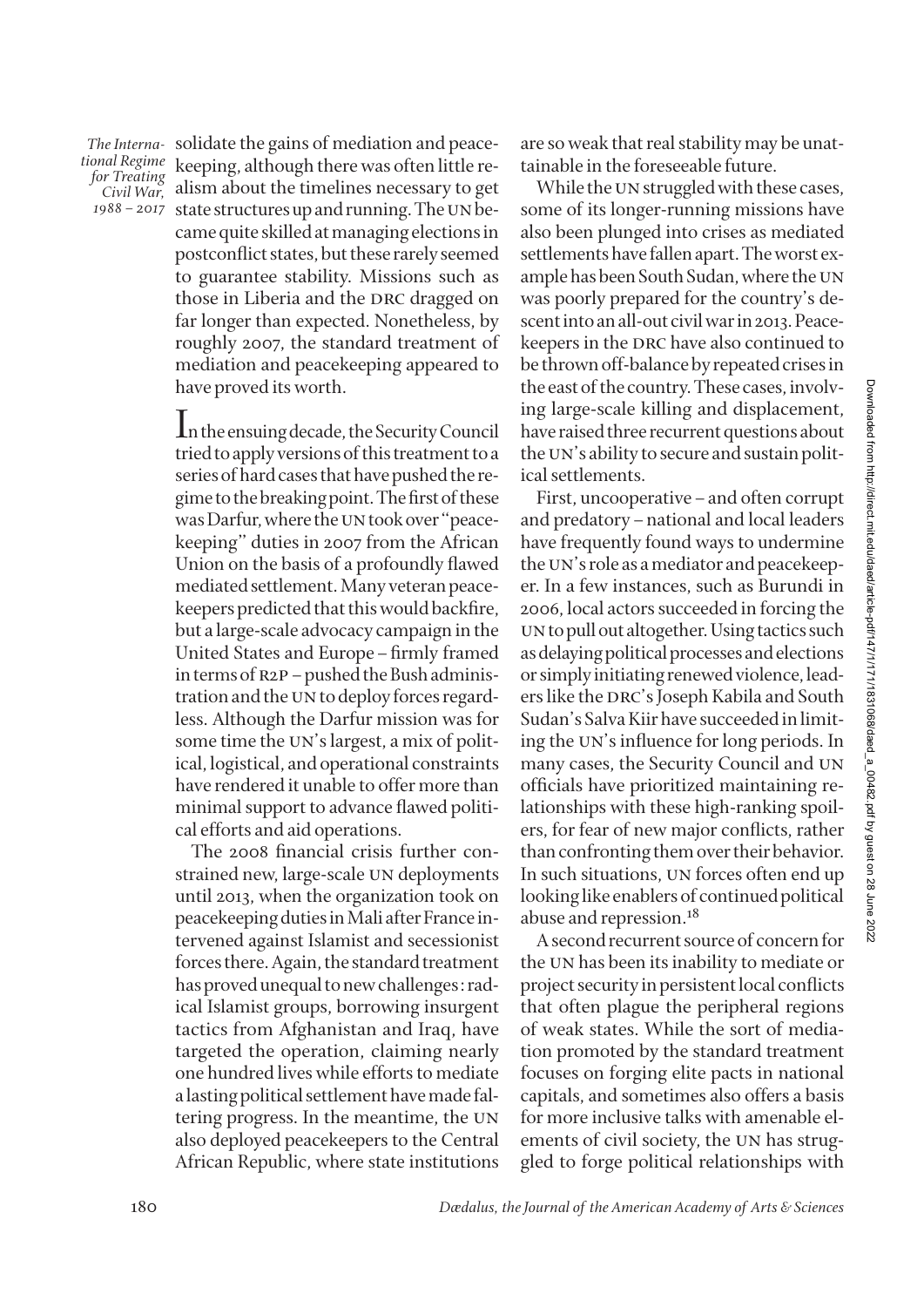Downloaded from http://direct.mit.edu/daed/article-pdf/147/171/1831068/daed\_a\_00482.pdf by guest on 28 June 2022 Downloaded from http://direct.mit.edu/daed/article-pdf/147/1/171/1831068/daed\_a\_00482.pdf by guest on 28 June 2022

*Stephen John* 

local power brokers in cases ranging from the militia-plagued Eastern DRC and Northern Mali to gang bosses in Haiti's urban slums. For some critics, this lack of locallevel peace-making capacity is the un's primary political flaw.19 Others see it as an adjunct to its difficulties with obstreperous leaders such as Kabila and Kiir. Wherever the balance lies, it is clear that the un is often hamstrung by both elite-level and grassroots political challenges.

These political limitations have been compounded by a third recurrent concern: the inability and unwillingness of un peacekeeping forces to deter or defeat spoilers, despite changes in mandate and doctrine. In cases such as the DRC, Sudan, and South Sudan, international contingents have continued to fail to protect civilians systematically. This is often due to a lack of intelligence and military resources, but, in many cases, un units simply refuse to act or are under orders from their capitals to minimize the risks of casualties. As in Rwanda and the Balkans, spoilers have assessed the un's vulnerabilities and harassed and targeted peacekeepers to keep them in line. In one emblematic case in 2010, a militia launched a campaign of mass rape in the area around an Indian base in the Eastern DRC to prove to the civilian population that the un would not respond.20 Lacking the language skills, communications equipment, and intelligence to grasp what was happening, the Indians remained duly passive.

This combination of political and operational challenges has raised doubts about the standard treatment for civil wars, and not only among the un's longtime critics in the West. Some of the most severe criticisms have come from African governments and the African Union, which charge the un with responding slowly and passively to crises, such as those in the DRC. au members have shifted toward a vastly more robust if often under-resourced ap-

proach to war-fighting stabilization in So- Richard malia, and called on the UN to imitate this *Gowan & Stedman* method.21 In 2013, Southern African countries inserted a "force intervention brigade" into the UN operation in the DRC to fight spoilers, and the Security Council recently authorized a similar regional force to respond to violence in South Sudan.

Within the un itself, however, officials tend to maintain some belief in the standard treatment for civil wars and warn against more robust options. This conservative approach was captured in the 2015 report of the High-Level Independent Panel on Peace Operations, a blue-ribbon group of un veterans appointed by Secretary-General Ban Ki-moon to write a "new Brahimi Report."<sup>22</sup> This group issued a lengthy defense of "the primacy of the political" and the need to invest in mediation, while giving only half-hearted endorsement to robust efforts to protect civilians and explicitly warning that peacekeepers should not attempt to engage in counterterrorism. Yet beyond the un, the case for the standard treatment has become increasingly difficult to sell.

 $\mathbf I$  he future viability of the international treatment regime depends on several factors. Much rests on the very nature of civil wars and whether today's and tomorrow's wars are less amenable to mediation and political settlement than the wars of the previous twenty-five years. While instability continues to occupy the UN and the AU in sub-Saharan Africa, the emergence of a new generation of civil wars in the Middle East and North African region poses an immense test for existing models of international intervention. Essays in this issue of *Dædalus* and in the previous volume suggest that civil wars have mutated in ways that render the standard treatment ineffective.

Questions about relations among the great powers, and their strategies for addressing civil wars, hover over the post–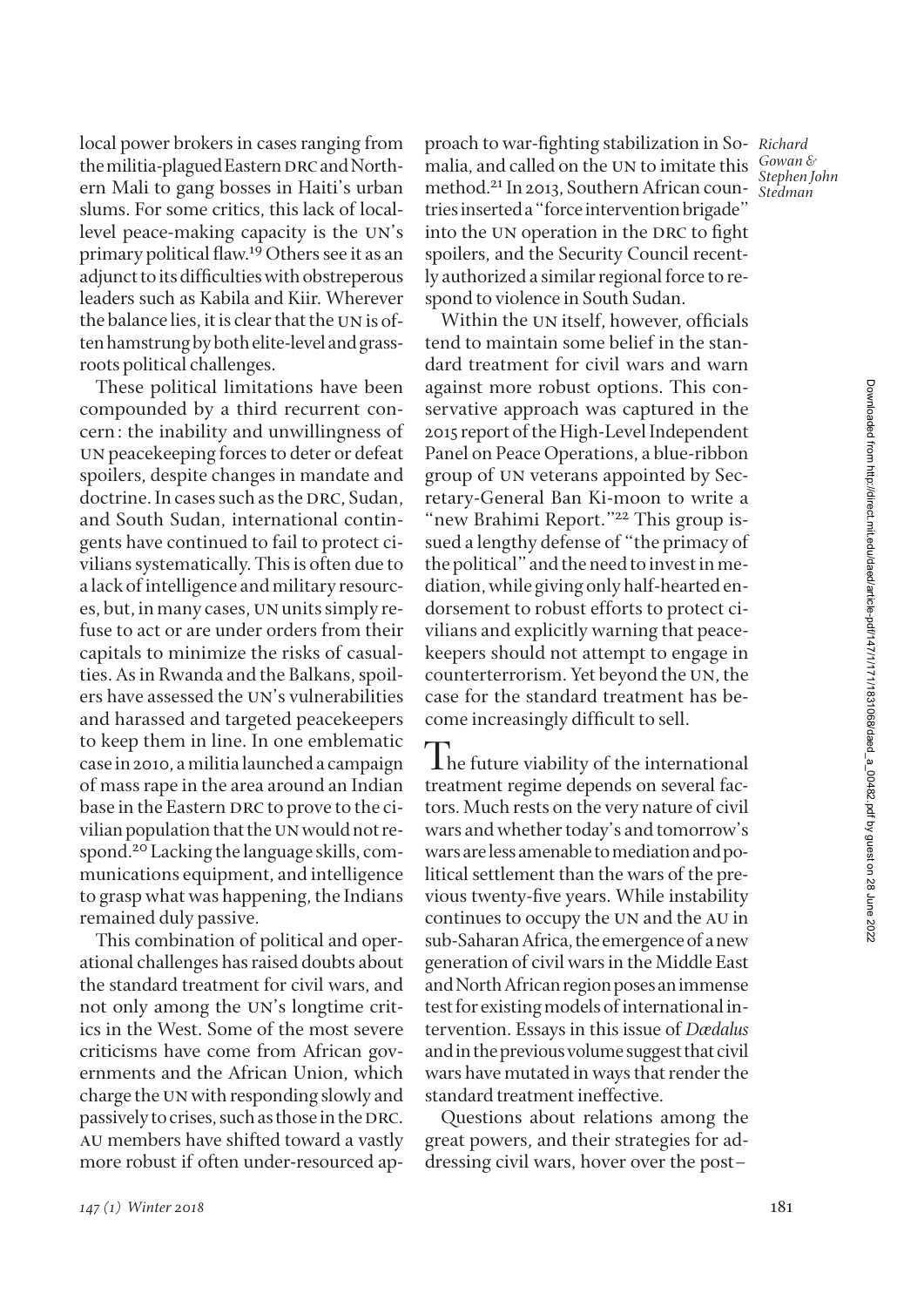*tional Regime for Treating Civil War,* 

*The Interna-*Cold War regime. One reason why the *1988–2017* backs to the Cold War treatment of civil wars in Syria and Yemen have created such consternation is that they look like throwwars: external military intervention and support to ensure that one's client wins or at least does not lose. But this treatment reflects the larger breakdown of relations and tension between two of the great powers: Russia and the United States.23 In such cases, the un and other multilateral actors have been reduced to forms of peace observation, such as the lightweight and short-lived un monitoring mission in Syria in 2012, that also look like throwbacks to Cold War peacekeeping. The Syrian conflict in particular has also demonstrated the weakness of multilateral mediation in the face of great-power rivalry, as a series of un envoys (Kofi Annan, Lakhdar Brahimi, and Staffan de Mistura) have acted as conduits for ineffective efforts at Russo-American diplomatic coordination. In the meantime, the humanitarian system is buckling under the weight of these crises, and international arguments over Libya and Syria have detracted from the political credibility of r2p. The fundamental premise of the post–Cold War regime for treating civil wars–that there is a basic duty of care to states affected by civil wars–is in question. One could imagine that, with an improvement in relations between the major powers, they would, as the United States and Soviet Union did in several proxy wars thirty years ago, revert to support for a mediated settlement to the wars in the Middle East. One could just as easily imagine that the rivalry between these two powers poisons their willingness to cooperate in the Security Council on applying the standard treatment of civil wars outside the Middle East. There has recently been an upsurge in diplomatic tensions at the un between the West, China, and Russia not only over the Arab world, but also over how to handle crises in Burundi, Sudan, and South Sudan.<sup>24</sup>

Beijing and Moscow appear increasingly keen to place limits on the application of the standard treatment in such cases for a mix of political reasons and economic interests. If such tensions increase in the years ahead, the un's ability to care for countries in civil war will narrow, and other organizations and coalitions are liable to fill the gap, peddling "cures" of civil wars such as peace enforcement or assisting proxy forces that may often do more harm than good.

The Trump administration's attitude toward peacekeeping, which was still emerging as we completed this essay, potentially exacerbates this challenge. The United States has called for major financial cuts to peace operations and questioned the political viability of several missions.<sup>25</sup> Such questions are sometimes valid, but the administration's approach to multilateral affairs seems more ideological than strategic in its outlook.

While the standard treatment for civil wars that emerged over the last quartercentury may have been imperfect, we have seen that it has at least proved adaptive, and the un has been willing to learn from past experiments and errors. If future interveners ignore these lessons, the current regime for dealing with civil wars with its emphasis on mediation and peacekeeping may soon be a historical artifact. It will be unfortunate if a standard treatment for conflicts that has proved at last partially successful is replaced by less well-tested, and perhaps bitter, medicines.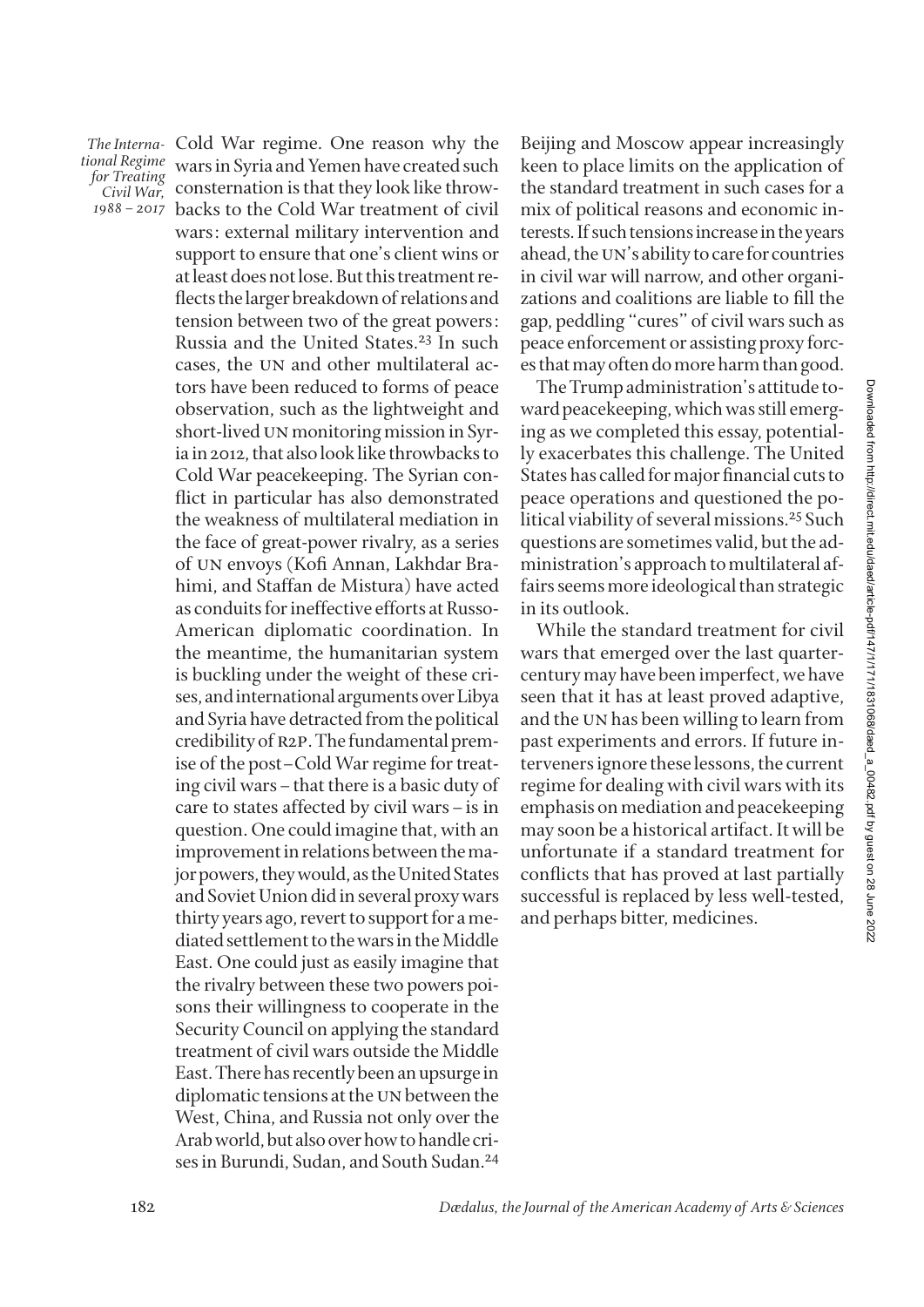## **ENDNOTES**

*Stedman* cil on Foreign Relations and teaches conflict resolution at Columbia University's School of In-Contributor Biographies: RICHARD GOWAN is a Senior Policy Fellow at the European Counternational and Public Affairs. He is also a Nonresident Fellow at the New York University Center on International Cooperation, where he was previously Research Director, and a columnist for *World Politics Review*.

 STEPHEN JOHN STEDMAN is Senior Fellow at the Freeman Spogli Institute for International Studies and Deputy Director of the Center on Democracy, Development and Rule of Law at Stanford University. He is the author of *Power and Responsibility: Building International Order in an Era of Transnational Threats* (with Bruce Jones and Carlos Pascual, 2009). From 2010 to 2012, he directed the Global Commission on Elections, Democracy and Security. He served as Assistant Secretary-General of the United Nations and Special Advisor to the Secretary-General of the United Nations in 2005.

- $<sup>1</sup>$  Regimes are "sets of implicit or explicit principles, norms, rules and decision-making proce-</sup> dures around which actors' expectations converge in a given area of international relations." See Stephen D. Krasner, "Structural Causes and Regime Consequences: Regimes as Intervening Variables," in *International Regimes*, ed. Stephen D. Krasner (Ithaca, N.Y., and London: Cornell University Press, 1983), 2.
- <sup>2</sup> Richard Gowan, "The Security Council and Peacekeeping," in *The UN Security Council in the 21st Century*, ed. Sebastian von Einsiedel, David Malone, and Bruno Stagno Ugarte (Boulder, Colo.: Lynne Rienner, 2016), 752.
- <sup>3</sup> Bruce Jones and Stephen John Stedman, "Civil Wars & the Post–Cold War International Order," *Dædalus* 146 (4) (Fall 2017).
- <sup>4</sup> Alexander George, "U.S.-Soviet Efforts to Cooperate in Crisis Management and Crisis Avoidance," in *U.S.-Soviet Security Cooperation: Achievements, Failures, Lessons*, ed. Alexander L. George, Phillip J. Farley, and Alexander Dallin (Oxford: Oxford University Press, 1988), 583.
- <sup>5</sup> For an interesting argument on how the Cold War affected duration of wars as well as the types of civil wars that were fought, see Stathis N. Kalyvas and Laia Balcells, "International System and Technologies of Rebellion: How the End of the Cold War Shaped Internal Conflict," *American Political Science Review* 104 (3) (2010).
- <sup>6</sup> Bethany Lacina, "Explaining the Severity of Civil Wars," *Journal of Conflict Resolution* 50 (2)  $(2006): 286.$
- <sup>7</sup> Martha Finnemore, *The Purpose of Intervention: Changing Beliefs about the Use of Force* (Ithaca, N.Y.: Cornell University Press, 2003). See also Andrea Talentino, *Military Intervention after the Cold War: The Evolution of Theory and Practice* (Athens: University of Ohio Press, 2006).
- <sup>8</sup> See the discussion of power and the formation of regimes in Krasner, "Structural Causes and Regime Consequences." Knowledge as a basis and source of regimes is associated with the works of Ernst Haas. See Ernst Haas, *When Knowledge is Power: Three Models of Change in International Relations* (Berkeley: University of California Press, 1990). Ideas about organizational mimesis can be found in the works of John Meyer. See John Meyer, *World Society* (Oxford: Oxford University Press, 2009).
- <sup>9</sup> Stephen John Stedman, "The United States in the Security Council," in *The UN Security Council in the 21st Century*, 61–64.
- <sup>10</sup> Stephen John Stedman, "Spoiler Problems in Peace Processes," *International Security* 22 (2)  $(1997): 5-53.$
- <sup>11</sup> Stephen John Stedman, "The New Interventionists," *Foreign Affairs* 72 (1) (1993): 1–16.
- <sup>12</sup> Edward N. Luttwak, "Give War a Chance," *Foreign Affairs* 78 (4) (1999).

*Richard Gowan & Stephen John*